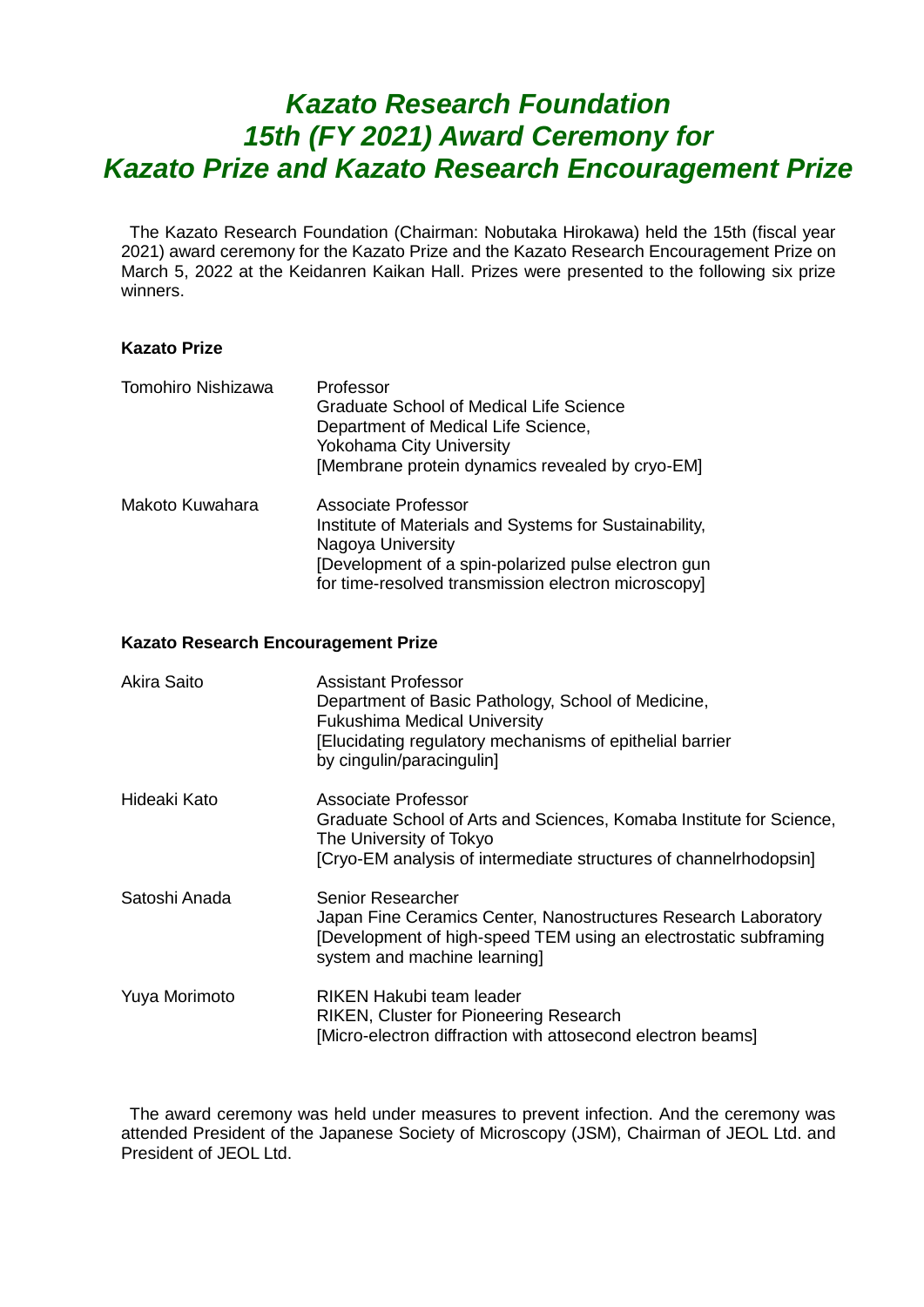## **Award Ceremony**

Chairman's Address

**Nobutaka Hirokawa** Professor, University of Tokyo

Congratulatory Address Congratulated the prize winners and encouraged their aggressive activities on behalf of JSM.

**Yuichi Ikuhara** President of the Japanese Society of Microscopy

Kazato Prize **Tomohiro Nishizawa**

Study theme: [Membrane protein dynamics revealed by cryo-EM]

Professor Graduate School of Medical Life Science Department of Medical Life Science, Yokohama City University

### Kazato Prize **Makoto Kuwahara**

Study theme: [Development of a spin-polarized pulse electron gun for time-resolved transmission electron microscopy]

Associate Professor Institute of Materials and Systems for Sustainability, Nagoya University







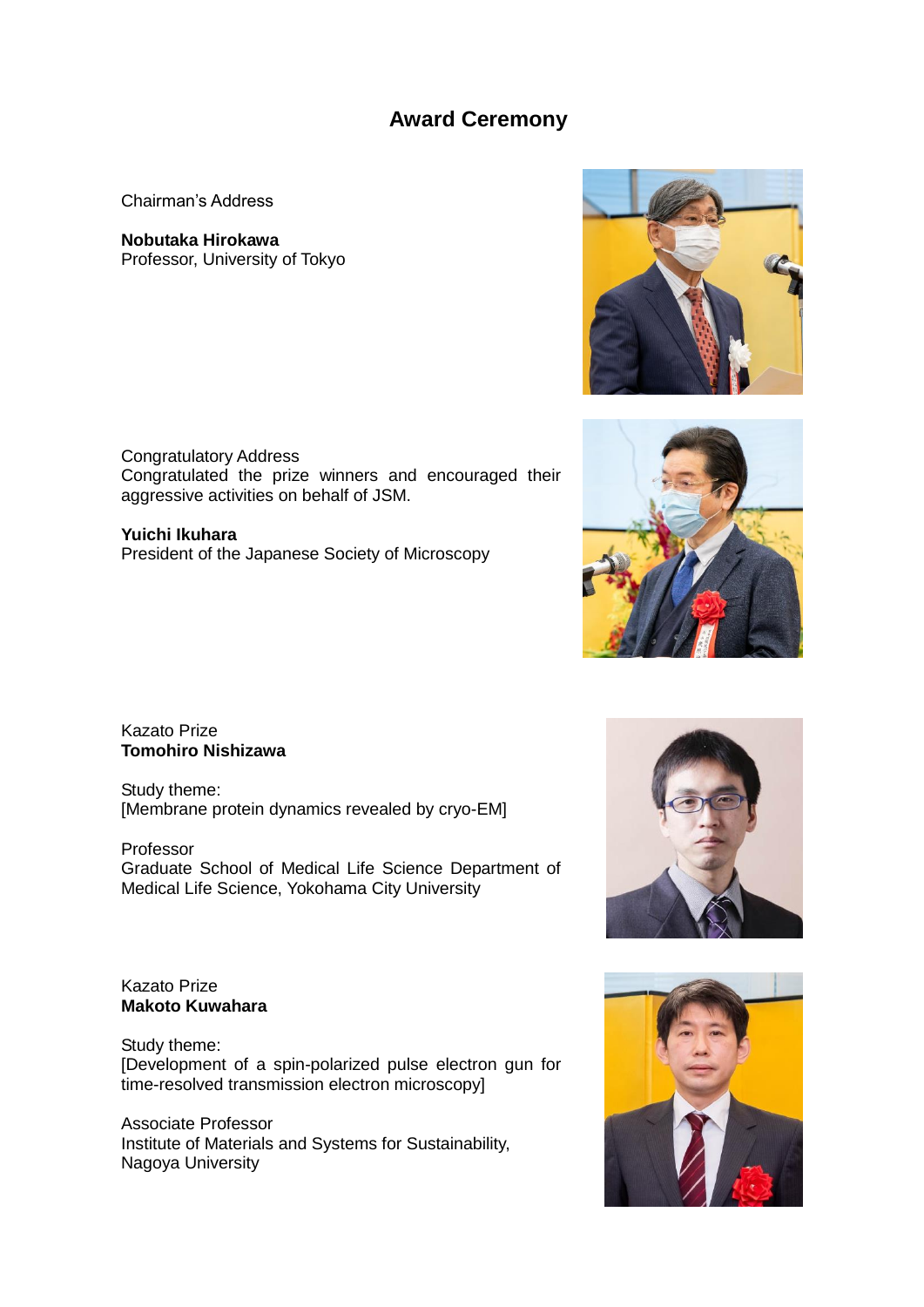Kazato Research Encouragement Prize **Akira Saito**

Study theme: [Elucidating regulatory mechanisms of epithelial barrier by cingulin/paracingulin]

Assistant Professor Department of Basic Pathology, School of Medicine, Fukushima Medical University

### Kazato Research Encouragement Prize **Hideaki Kato**

Study theme: [Cryo-EM analysis of intermediate structures of channelrhodopsin]

Associate Professor Graduate School of Arts and Sciences, Komaba Institute for Science, The University of Tokyo

Kazato Research Encouragement Prize **Satoshi Anada**

Study theme: [Development of high-speed TEM using an electrostatic subframing system and machine learning]

Senior Researcher Japan Fine Ceramics Center, Nanostructures Research Laboratory

Kazato Research Encouragement Prize **Yuya Morimoto**

Study theme: [Micro-electron diffraction with attosecond electron beams]

RIKEN Hakubi team leader RIKEN, Cluster for Pioneering Research